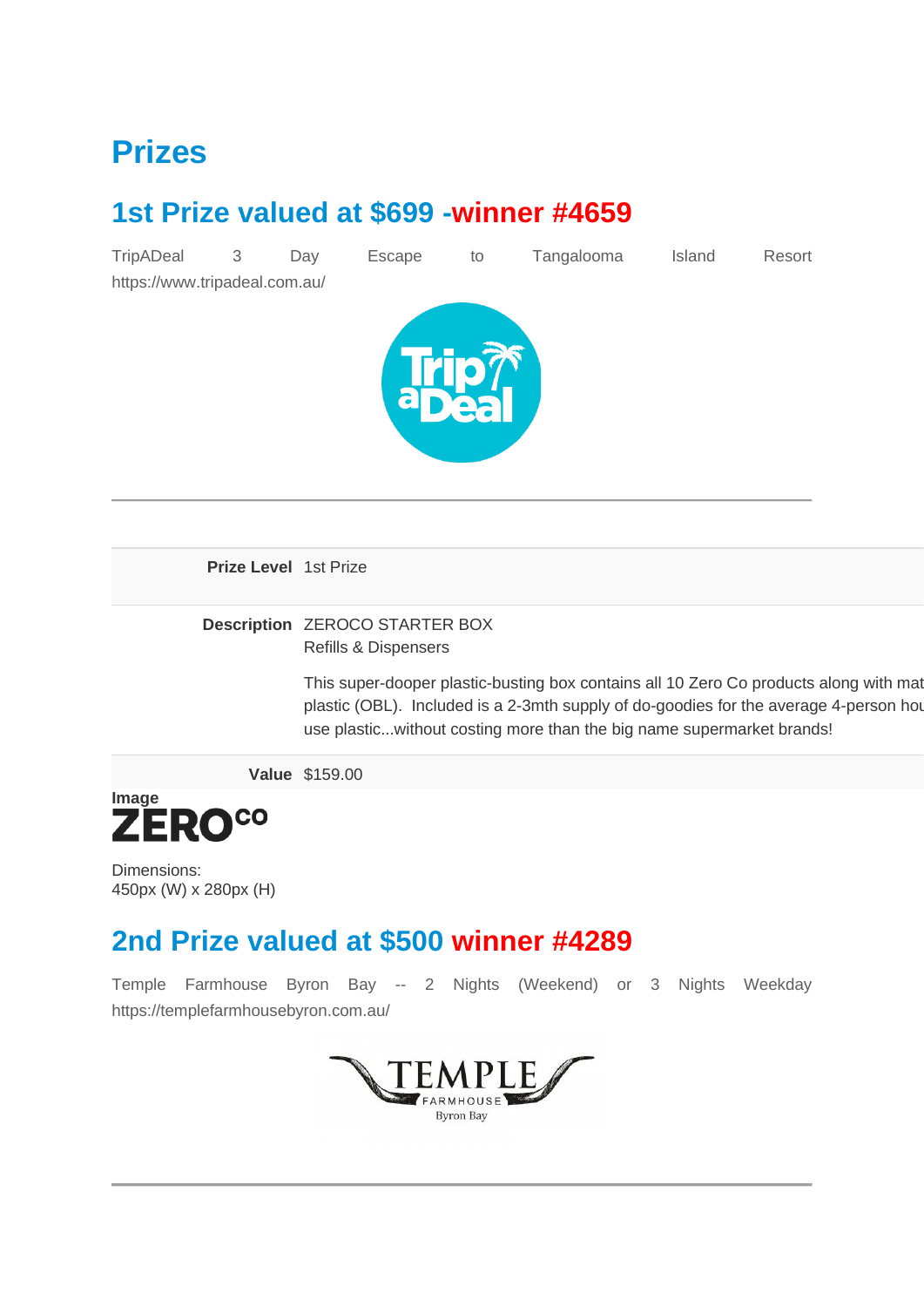#### **3rd Prize valued at \$500 winner #85**

2x Spaghetti Circus Vouchers Worth \$500 for Circus Classes https://www.spaghetticircus.com/



#### **4th Prize valued at \$250 winner #4217**

| JB | Personal                        | Trainer |     | ୪ | Running  | Coach    | @JBPTRC         |
|----|---------------------------------|---------|-----|---|----------|----------|-----------------|
|    | https://www.facebook.com/jbptrc |         |     |   |          |          |                 |
| 3  | $\mathbf{x}$                    | 30      | Min |   | Personal | Training | <b>Sessions</b> |
|    | 2 Weeks FREE Group Fitness      |         |     |   |          |          |                 |

### **JB Personal Trainer and Running Coach**

#### **4th Prize valued at \$200 winner #4217**

| Frida's                      | Field | Long         | Lunch | X | $\overline{2}$ |
|------------------------------|-------|--------------|-------|---|----------------|
| https://www.fridasfield.com/ |       |              |       |   |                |
|                              |       |              |       |   |                |
|                              |       | 'n<br>ᄍ<br>O |       |   |                |
|                              |       |              |       |   |                |
|                              |       |              |       |   |                |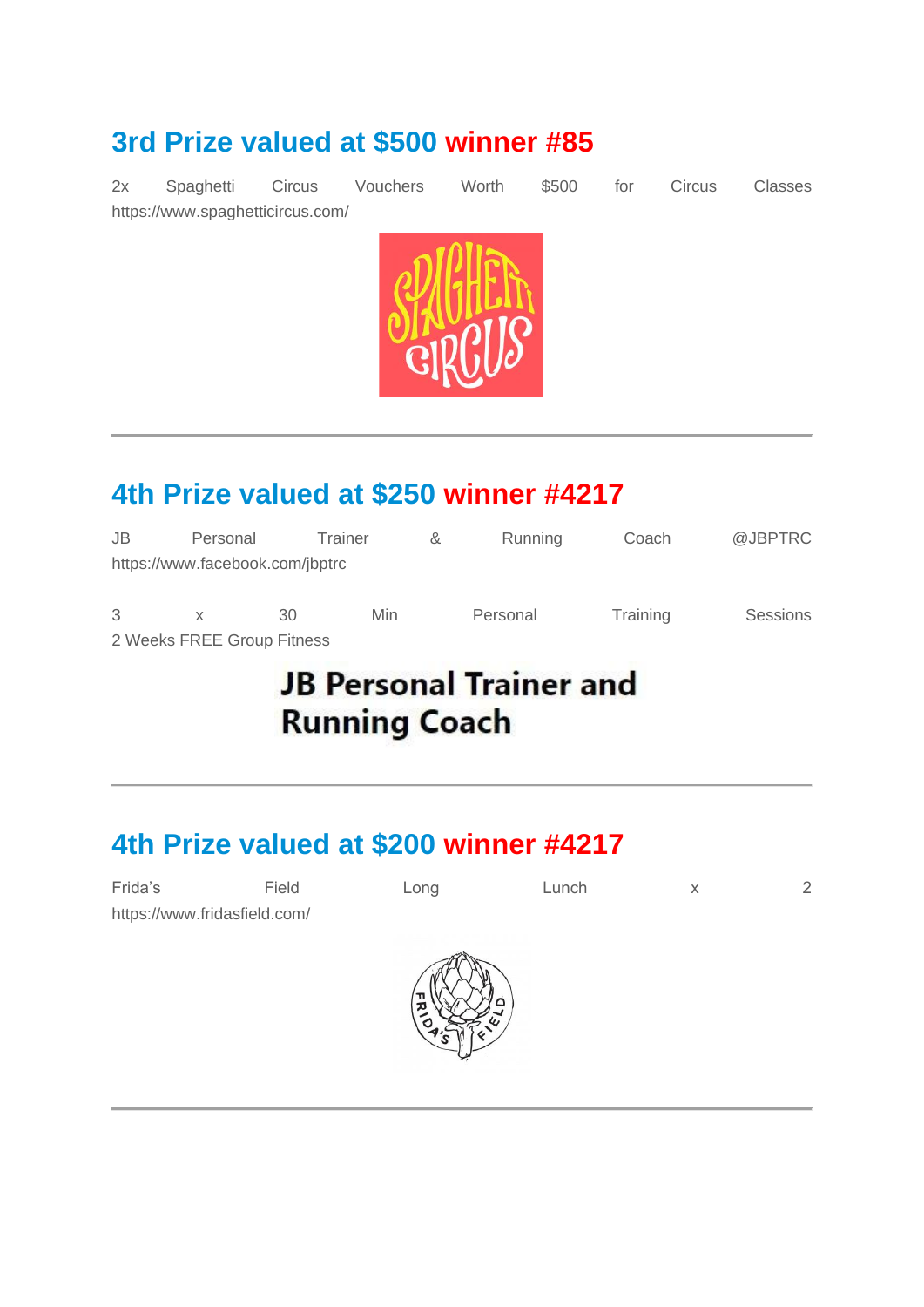#### **5th Prize valued at \$200 winner #121**

Family Day Pass at The Macadamia Castle Animal Fun Park!

The Family Day Out Package provides complimentary entry for up to two adults and two children to the Macadamia Castle Animal Park.

https://www.macadamiacastle.com.au/



#### **6th Prize valued at \$152- winner #57**

| Kultcha                 | Collective | Value         | Pack | $\sim$ | 152 |
|-------------------------|------------|---------------|------|--------|-----|
| https://kultcha.com.au/ |            |               |      |        |     |
|                         |            | $\frac{1}{2}$ |      |        |     |



#### **7th Prize valued at \$150 winner #62**

Treatment Room Voucher - 1 Hour Facial https://www.facebook.com/TheTreatmentRoomatFederal

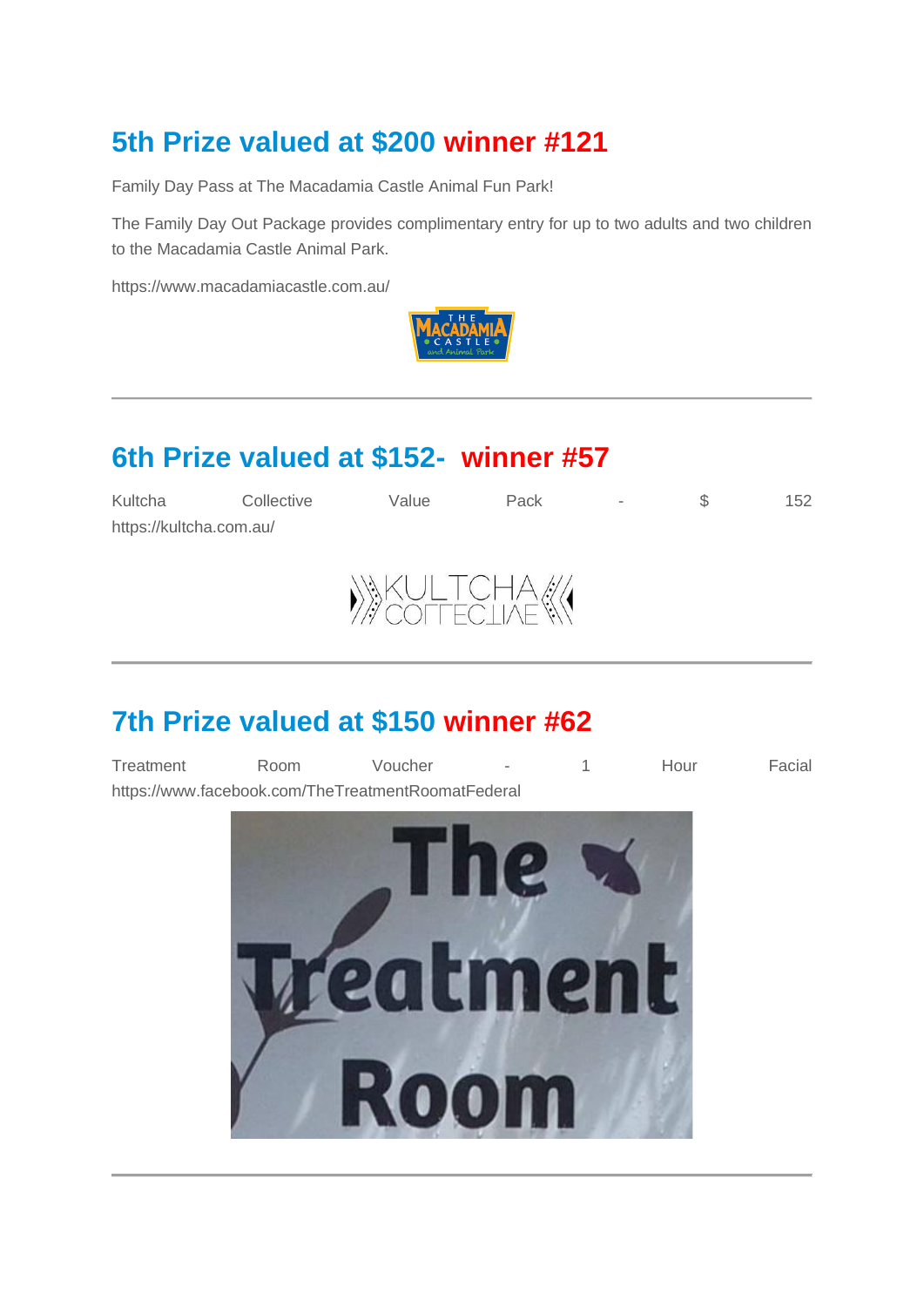#### **8th Prize valued at \$120- winner #4151**

|  | Tickets to                        | Palace | Cinema | Byron | Bay |
|--|-----------------------------------|--------|--------|-------|-----|
|  | https://www.palacecinemas.com.au/ |        |        |       |     |



#### **9th Prize valued at \$100 winner #33**

| Zest                             |      | <b>Byron</b> | Bay   |
|----------------------------------|------|--------------|-------|
| Curry                            | Pack | Worth        | \$100 |
| https://www.zestbyronbay.com.au/ |      |              |       |



#### **10th Prize valued at \$100 winner #185**

Moonshine Coffee Control of the Control of the Control of the Control of the Control of the Control of the Control of the Control of the Control of the Control of the Control of the Control of the Control of the Control of

https://moonshinecoffee.com.au/

|   |     |    | Moonshine | Shirt     |        |
|---|-----|----|-----------|-----------|--------|
|   |     |    | Key       |           | Ring   |
| 1 | Γiη | ∩t | Instant   | Moonshine | Coffee |

1 x Gift Voucher for Federal Moonshine

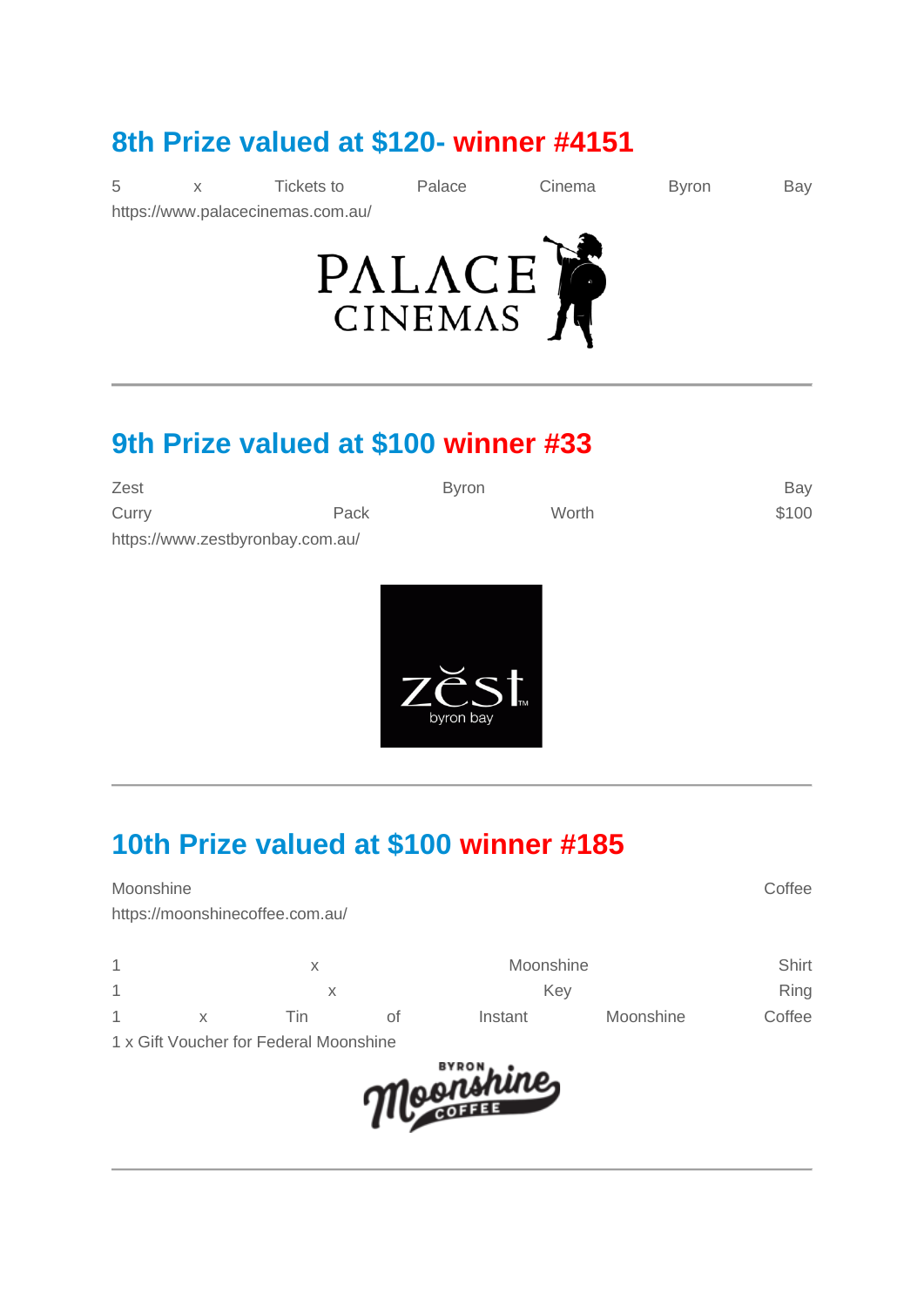#### **11th Prize valued at \$100 winner #4681**

Eltham Hotel Stay for Two Includes Dinner for Two and One Beverage Each

https://www.elthampub.com.au

# Eltham

#### **12th Prize valued at \$87.85 winner #4829**

| "My              | Last                      | Bag" |       | Eco    | Friendly    | <b>Bag</b> |
|------------------|---------------------------|------|-------|--------|-------------|------------|
|                  | https://mylastbag.com.au/ |      |       |        |             |            |
| 1                |                           | X    |       | Veggie |             | Bag        |
|                  | X                         |      | Small |        | <b>Bulk</b> | Bag        |
| 1 x Big Bulk Bag |                           |      |       |        |             |            |



#### **13th Prize valued at \$60- winner #17**

| Flora                     | Frequency | 60          | Voucher  |
|---------------------------|-----------|-------------|----------|
| Flora                     | Sonance   | Vibrational | Medicine |
| https://florasonance.com/ |           |             |          |
|                           |           |             |          |

## FLORA FREQUENCY